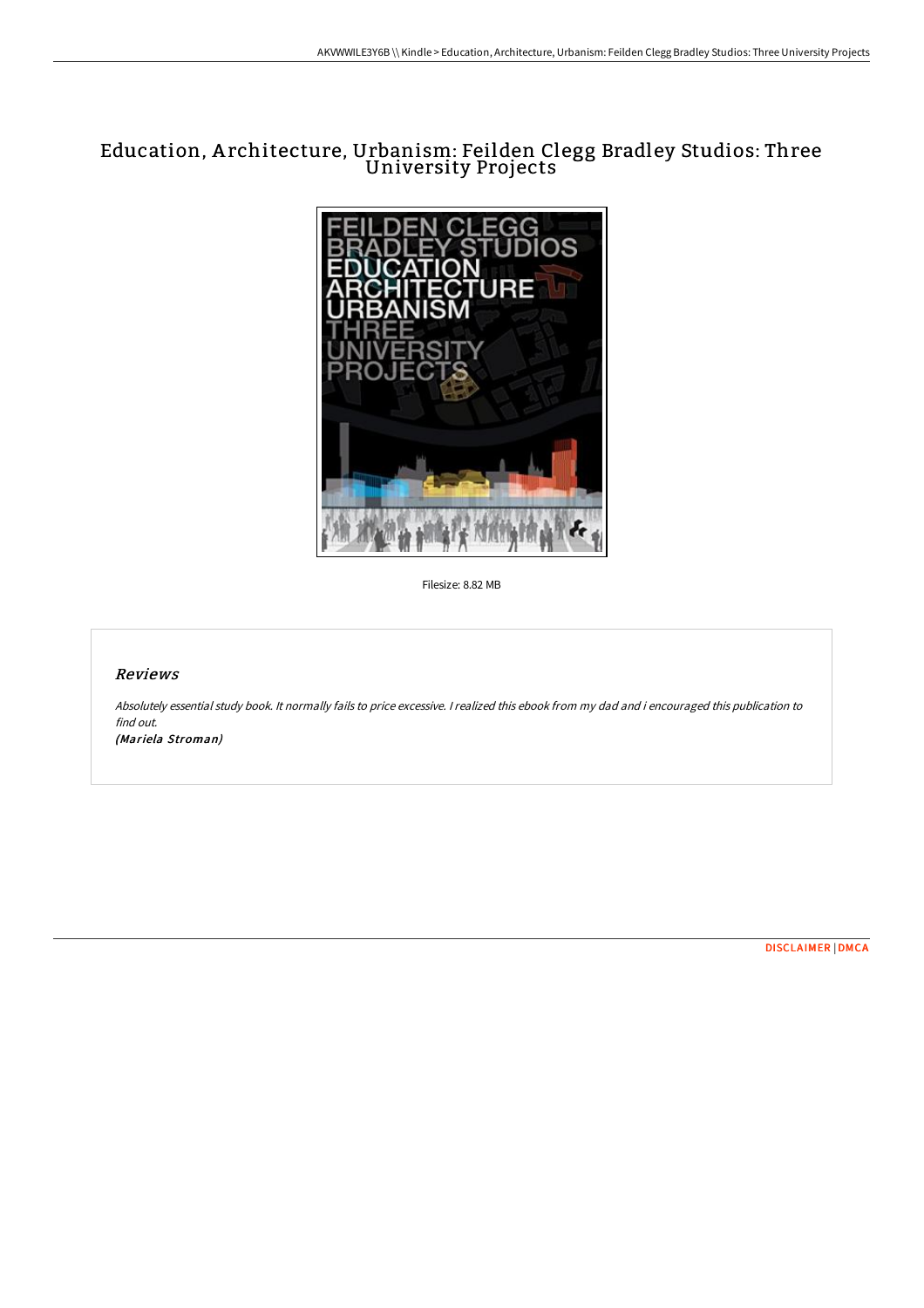#### EDUCATION, ARCHITECTURE, URBANISM: FEILDEN CLEGG BRADLEY STUDIOS: THREE UNIVERSITY PROJECTS



To get Education, Architecture, Urbanism: Feilden Clegg Bradley Studios: Three University Projects PDF, remember to refer to the hyperlink under and download the document or get access to other information that are related to EDUCATION, ARCHITECTURE, URBANISM: FEILDEN CLEGG BRADLEY STUDIOS: THREE UNIVERSITY PROJECTS book.

Artifice. Hardcover. Condition: New. 124 pages. Dimensions: 11.3in. x 9.3in. x 0.8in.Stirling prize-winning architects Feilden Clegg Bradley Studios (FCBS) have developed an award-winning reputation for sustainable design and innovation and a strong track record in education and community buildings. The practice is at the forefront of innovative housing design, from inner city social housing to new suburban neighbourhoods, and is working on a series of substantial urban regeneration projects throughout the UK and abroad. Education projects from nurseries through to universities account for approximately half of FCBSs portfolio, a demonstration of the practices commitment to the creation of excellent spaces for teaching and learning. Connecting the three projects in Education Architecture Urbanism is a new appreciation of the role of the university in the urban environment, and the ability of higher education buildings to fulfil a crucial role in the social, economic and environmental aspects of urban regeneration. Broadcasting Place in Leeds comprises academic oFices and teaching spaces for Leeds Metropolitan University, a Baptist Church and 240 student residences in a landmark building rising to 23 storeys. It won the title of Best Tall Building in the World awarded by the Chicago-based Centre for Tall Buildings and Urban Habitat, in 2010. Manchester Metropolitan University Business School is at the forefront of green building development in the city. The 23, 000 square metre building incorporates a new Faculty as well as a cross-University facility for 5, 000 students and 250 staff including student services, catering, social learning zones and IT drop-in spaces. On a riverside site in Worcester city centre, The Hive will be a highly sustainable building and the first joint-use library in the UK, serving the University of Worcester and providing frontline services for local city residents. Education Architecture Urbanism: Three University Projects underlines FCBS profound understanding of the...

 $\mathbf{E}$ Read [Education,](http://albedo.media/education-architecture-urbanism-feilden-clegg-br.html) Architecture, Urbanism: Feilden Clegg Bradley Studios: Three University Projects Online  $\mathbb{P}$ Download PDF [Education,](http://albedo.media/education-architecture-urbanism-feilden-clegg-br.html) Architecture, Urbanism: Feilden Clegg Bradley Studios: Three University Projects